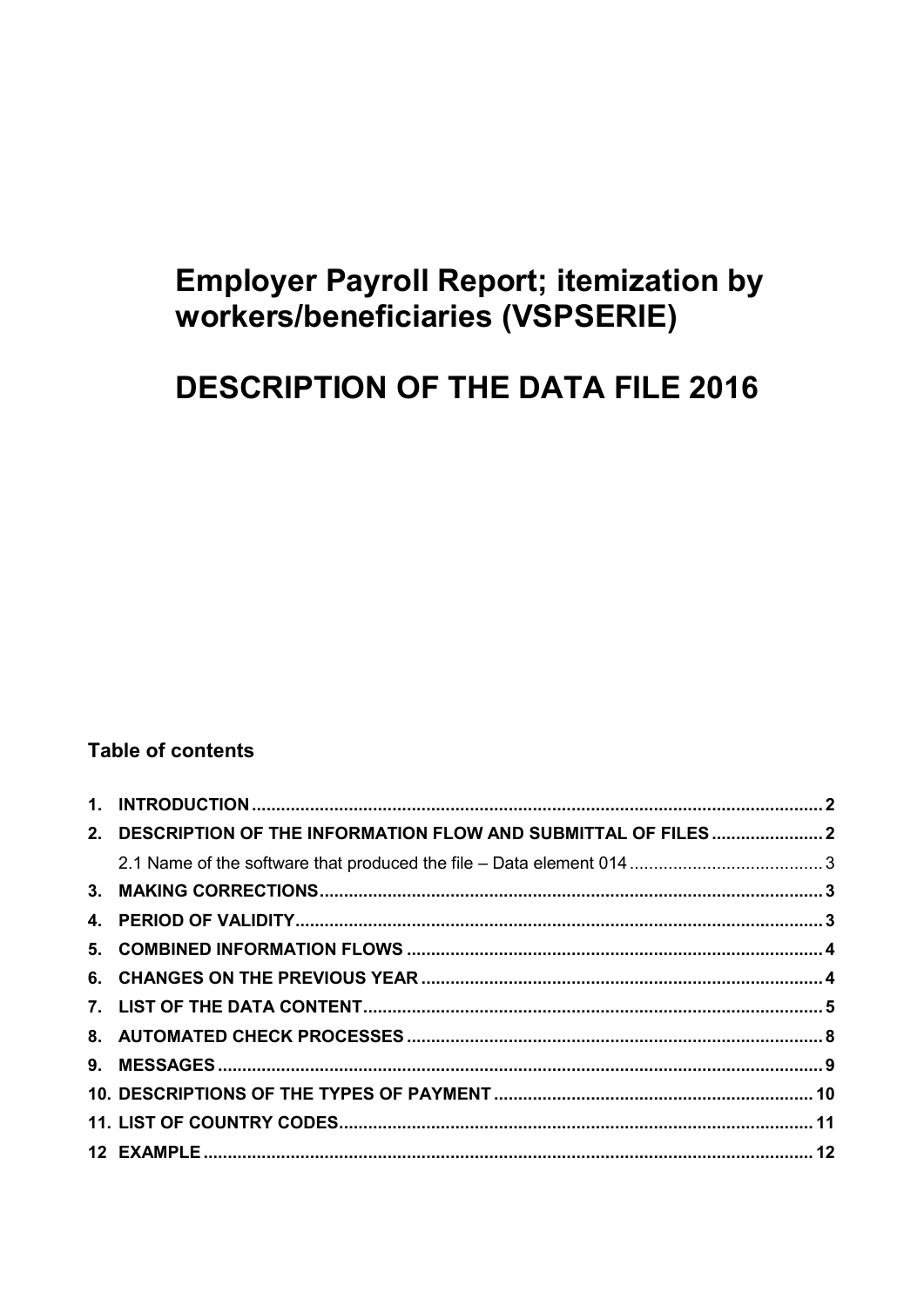# <span id="page-1-0"></span>**Version history**

| <b>Date</b> | <b>Version</b> | <b>Description</b>                                                                                                    |
|-------------|----------------|-----------------------------------------------------------------------------------------------------------------------|
| 12.2.2016   | 1.0            | First release concerning the 2016 taxable year.                                                                       |
| 30.3.2016/  | 1.1            | Added a header and official record number.                                                                            |
| 7.6.2016    |                | Text changes in the 2, 3 and 7 sections.                                                                              |
|             |                | Added: 2.1 Software that produced the file - 014                                                                      |
|             |                | The 048 data element has new length, sec 7: AN35 $\rightarrow$ AN23                                                   |
|             |                | Added the error code (#XXX) that was missing to 8 section.                                                            |
|             |                | Added a link to the List of Country Codes to 12 section                                                               |
|             |                | Made corrections to the example in section 13.                                                                        |
| 7.6.2016    |                | Similarly, to the two final comments in section 9.                                                                    |
| 22.11.2016  | 1.2            | Made corrections to 9 section: edited the note regarding<br>interdependence of 084 and 135.                           |
|             |                | Revised the comment, description and error texts in 9 section<br>regarding the 083, 084, 112, 114, 115 data elements. |

## **1. INTRODUCTION**

This guidance explains the structure of the required inbound file and the check procedures that follow. For more information, see *Description of e-File.*

## <span id="page-1-1"></span>**2. DESCRIPTION OF THE INFORMATION FLOW AND SUBMITTAL OF FILES**

Employers and other similar payors must use the format discussed in this document when sending their Employer Payroll Reports (annual information) in accordance with the rules of the Official Decision of the Tax Administration on the Information-Reporting Requirement. The reporting concerns wages, salaries, fees and nonwage compensation.

The reporting must include itemizations of each beneficiary or recipient of wages etc. Instructions for setting up the itemizations are provided below.

If different software applications have been used for creating reports on wages, taxable reimbursement, tax-exempt reimbursement, there is a risk that the same amounts are reported twice. This is prevented by a new data element (014) for purposes of identifying the software. You must file your information returns electronically if you have had more than five (5) employees on the payroll in the course of the year. However, the requirement to use e-filing does not concern physical persons and estates of deceased physical persons unless they operate a trade, business, or agricultural farms/forestry units.

Regularly wage-paying employers with several registered accounting units (branch offices etc.) must submit their reports separately for every subaccounting unit.

For more information and instructions, go to the 'Annual Information Returns' pages of the Website, > Forms > Employer Payroll Report and other annual information return forms.

You must report all the information discussed below if they have a connection with the payments you have made to your employees or other beneficiaries. **Examples**: It qualifies as a reason to file the Employer Payroll Report if you have made payments to someone, if you have withheld taxes on a payment, or if you have withheld tax-at-source on a payment.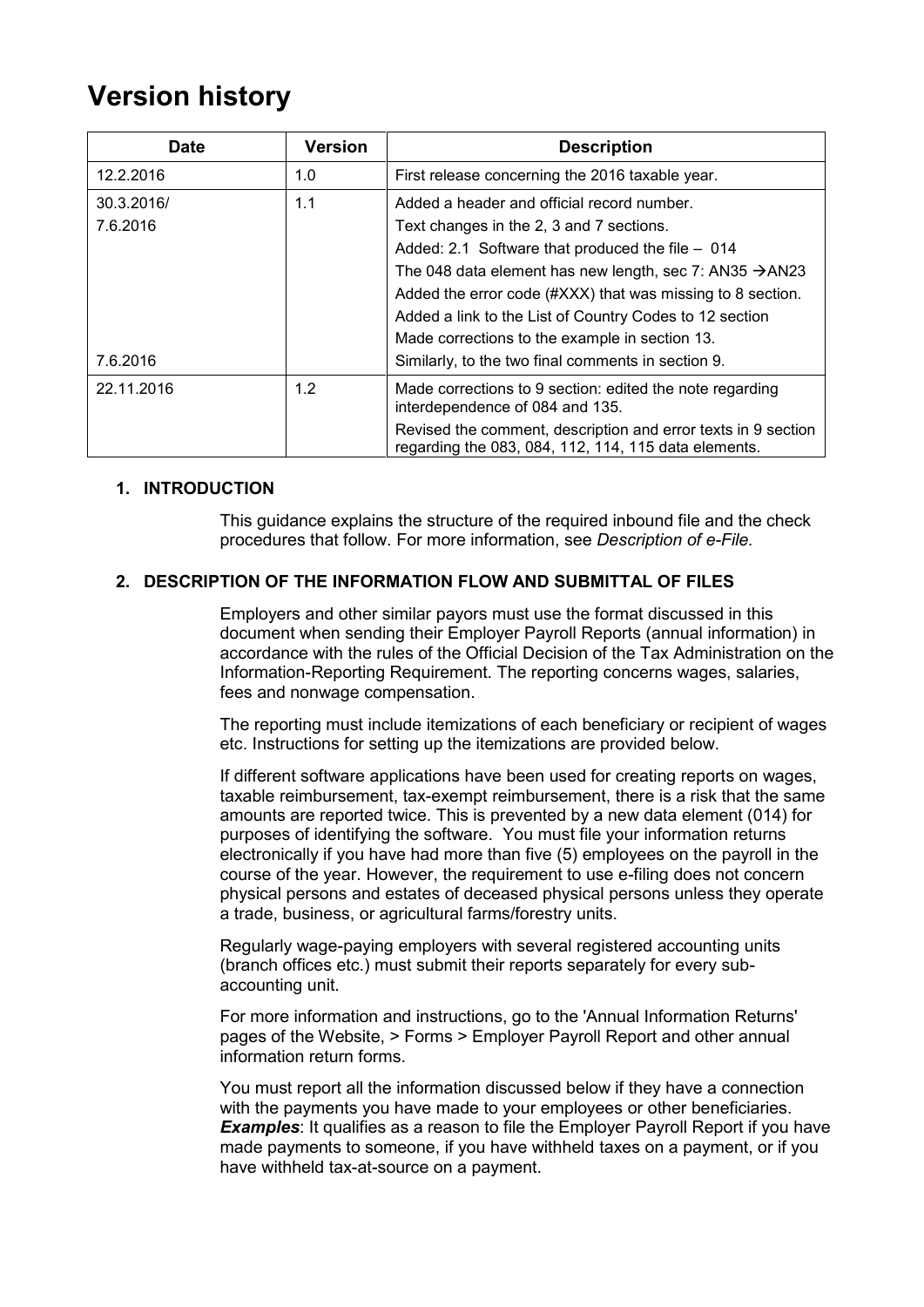Logging in with a Katso ID and password entitles you to submit Employer Payroll Reports on the condition that you have the user privileges of the Master User, Parallel Master User, or Annual Information Report Filer. The system checks your privileges on the basis of the Payer's identity code entry (data element 010; pos. 20-32).

### <span id="page-2-0"></span>**2.1 Name of the software that produced the file – Data element 014**

This data element (014) is mandatory, for purposes of identification, in the VSPSERIE, VSPSERIK, VSPSKUST, VSRAERIE and VSPSVYHT annual information flows.

In the future, the entry in 014 must contain the Business ID of the software provider company and two additional control characters. An underscore is required between the Business ID and the control characters. For the Business ID, it is mandatory to follow the exact format. The control characters are intended for the software provider company, so they can identify their software product according to their own needs.

The format of the name of software (014) data element is the following:

Y-TUNNUS AN2 ( 12 characters in total)

Example:

The provider of the "AccountingPro" software application has 6606611-7 as its Business ID. The provider not only sells "Accounting Pro" but also another application called "PayrollPro".

The entry in this data element should be:

014: 6606611-7\_AP (Accounting Pro)

014: 6606611-7\_PP (Payroll Pro)

If the software company does not have a Finnish Business ID, the dummy value 0000000-0 is permitted, for example, you can enter: 0000000-0\_U1.

If the software is developed independently by the payer reporting the annual information, enter the Business ID of the payer company in this field. Add control characters as appropriate.

## <span id="page-2-1"></span>**3. MAKING CORRECTIONS**

For more information, see Making corrections to e-filed submittals of information returns.

Please note the special requirement regarding this information flow: We recommend that when making corrections, filers use the same information flow, and the same software, as they used for the original submittal.

## <span id="page-2-2"></span>**4. PERIOD OF VALIDITY**

This specification sets out the requirements of file formatting that come into force 22 November 2016 and continue to be in force until a new version of this specification is released.

Due date of Employer Payroll Report filing is 3 February 2017.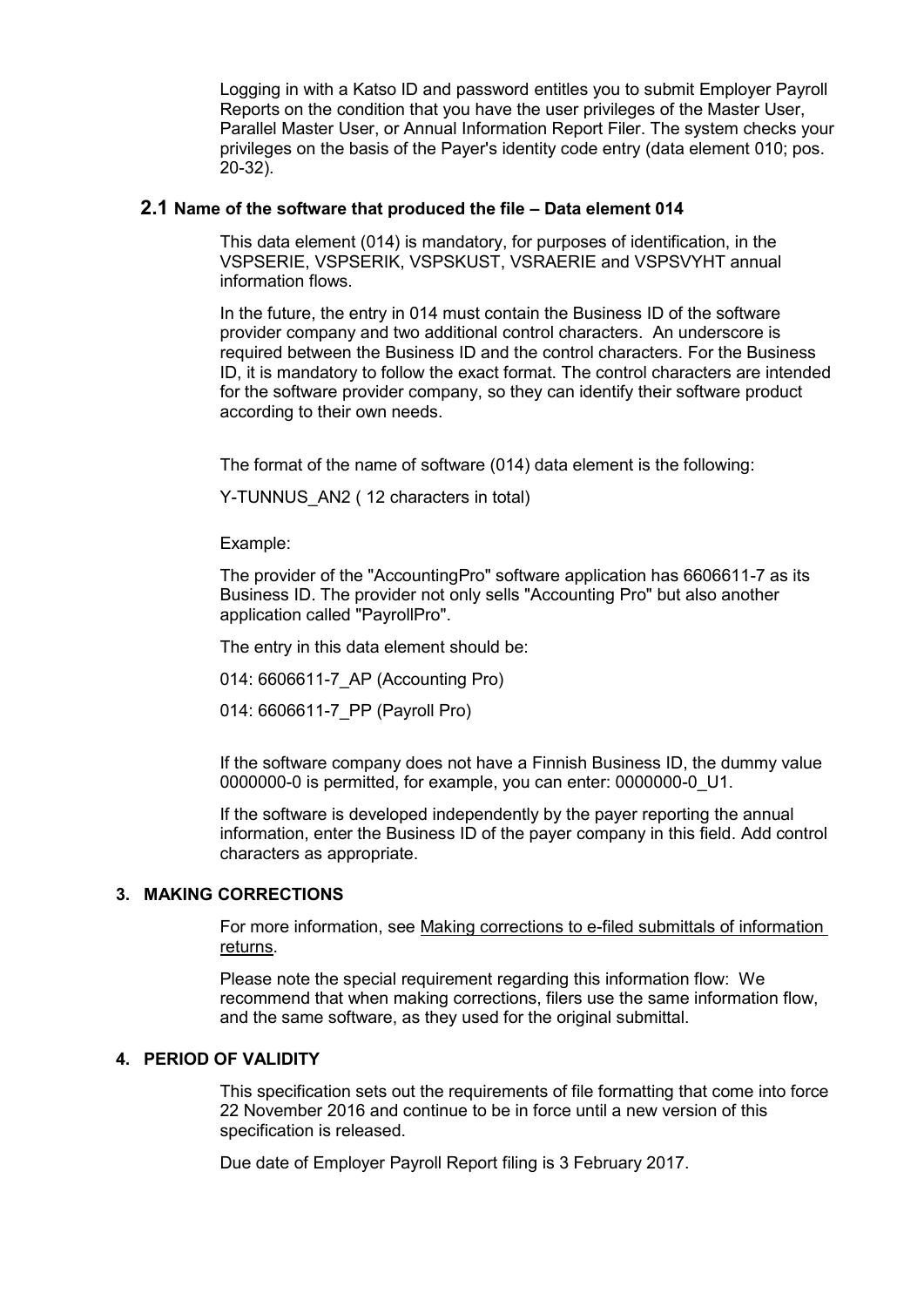## <span id="page-3-0"></span>**5. COMBINED INFORMATION FLOWS**

You may send us the following flows in the same computer file as you are sending your VSPSERIE flow:

- VSPSVYHT
- VSRAERIE

# <span id="page-3-1"></span>**6. CHANGES ON THE PREVIOUS YEAR**

| <b>Data Name</b> | Data element                                                                           | <b>Description</b>               |
|------------------|----------------------------------------------------------------------------------------|----------------------------------|
| 10/101           | Document type                                                                          | Removed (see Making Corrections) |
| 10/082           | Deletion                                                                               | This is a new Data Element.      |
| 12-13/110        | Type of Payment                                                                        | Now refers to pos. no 084        |
| 15-18/109        | Year of payment                                                                        | Now refers to pos. 058           |
| 20-32/102        | Payor's ID                                                                             | Now refers to pos. 010           |
| 36-46/111        | Beneficiary's personal identity code<br>or Business ID                                 | Now refers to pos. 083           |
| 50-60/114        | Amount of wages/remuneration not<br>including fringe benefits                          | Now the format is 'R'.           |
| 61-71/115        | <b>Taxes withheld</b>                                                                  |                                  |
| 72-82/116        | Worker-paid pension insurance,                                                         |                                  |
|                  | unemployment insurance contributions                                                   |                                  |
| 83-93/117        | Amounts to be deducted before taxes are                                                |                                  |
| 94-104/120       | withheld                                                                               |                                  |
| 105-115/121      | Company car benefit, taxable amount                                                    |                                  |
| 116-123/122      | Company car benefit, amount collected by                                               |                                  |
|                  | the employer                                                                           |                                  |
| 130-140/130      | Company car benefit, number of                                                         |                                  |
|                  |                                                                                        |                                  |
| 141-151/140      | kilometres as recorded in the driver's log<br>Benefit in the form of lower interest on |                                  |
| 152-162/141      | home loans                                                                             |                                  |
|                  | Other fringe benefits; total amount of                                                 |                                  |
| 173-183/150      | other taxable benefits                                                                 |                                  |
|                  | Other fringe benefits; amount collected by                                             |                                  |
|                  | the employer                                                                           |                                  |
| 201-211/156      | Total of tax-exempt allowances for                                                     |                                  |
|                  | expenses, daily (per diem) allowances                                                  |                                  |
| 211-222/157      | etc.                                                                                   |                                  |
| 229-239/160      | Tax-exempt allowance for expenses, total                                               |                                  |
| 240-250/149      |                                                                                        |                                  |
|                  | amount of paid tax-exempt allowance for<br>kilometres driven                           |                                  |
| 278-288/135      | Taxable allowance for special expenses                                                 |                                  |
| 289-299/180      | Contribution paid to a person elected for a                                            |                                  |
| 300-310/181      | position of trust                                                                      |                                  |
| 311-321/182      | Employer-provided commuter tickets, tax-                                               |                                  |
|                  |                                                                                        |                                  |
| 322-332/136      | exempt part                                                                            |                                  |
|                  | Employee stock options and stock grants                                                |                                  |
|                  | Employer-paid insurance premiums                                                       |                                  |
| 335-345/148      | Worker-paid insurance premiums                                                         |                                  |
|                  | Payments of individual retirement pension                                              |                                  |
|                  | plans                                                                                  |                                  |
|                  | Payments of wages not included in the                                                  |                                  |
|                  | base of health insurance contributions                                                 |                                  |
|                  | Employer-provided commuter ticket, the                                                 |                                  |
|                  | taxable amount equated with wages, or                                                  |                                  |
|                  | the amount collected from the worker                                                   |                                  |
| 347-381/085      | Beneficiary's name                                                                     | This is a new Data Element.      |
| 352-386/048      | Name of the software application that                                                  | This is a new Data Element.      |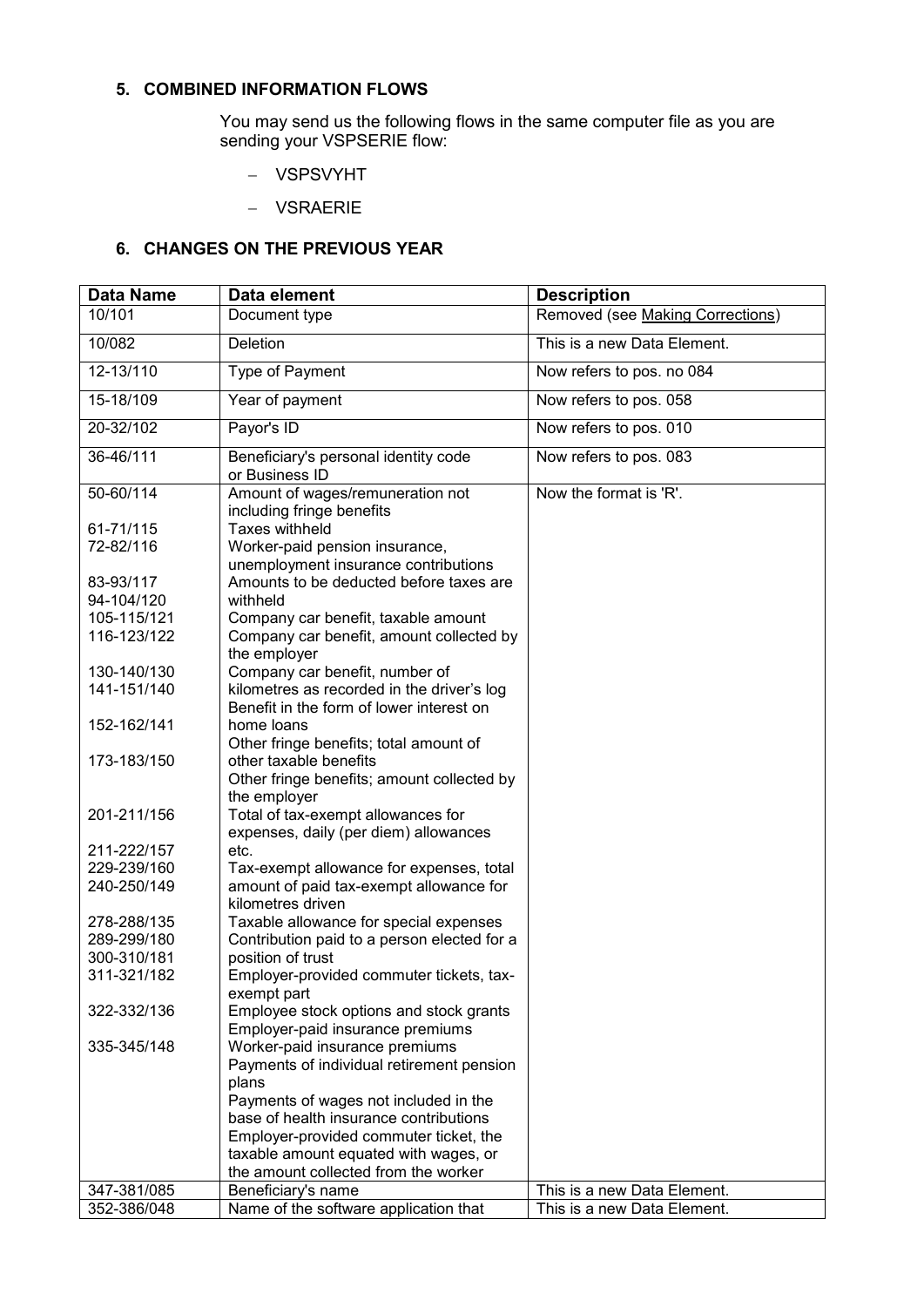|             | produced the file                                                                                                              |                                                                                                                     |
|-------------|--------------------------------------------------------------------------------------------------------------------------------|---------------------------------------------------------------------------------------------------------------------|
| 419-432/198 | Send Date and Time - populated by the<br>service provider                                                                      | This is a new Data Element.                                                                                         |
| 173-183/150 | Total of tax-exempt allowances for<br>expenses, daily (per diem) allowances<br>etc.                                            | These data elements have a new Note.                                                                                |
| 185/151     | Tax-exempt allowance for expenses, full                                                                                        |                                                                                                                     |
| 187/152     | per diem $(0=No, 1=Yes)$<br>Tax-exempt allowance for expenses,                                                                 |                                                                                                                     |
| 189/153     | partial per diem (0=No, 1=Yes)<br>Tax-exempt allowance for expenses,                                                           |                                                                                                                     |
| 191/154     | per diems for overseas business trips<br>$(0=No, 1=Yes)$                                                                       |                                                                                                                     |
| 193-200/155 | Tax-exempt allowance for expenses,<br>meal money (0=No, 1=Yes)<br>Tax-exempt allowance for expenses,<br>kilometres as the base |                                                                                                                     |
| 201-211/156 | Tax-exempt allowance for expenses, total<br>amount of paid tax-exempt allowance for<br>kilometres driven                       |                                                                                                                     |
| 383-405/048 | Software application that produced the file                                                                                    | Data element length is now only 23<br>characters. Data element is now<br>voluntary.                                 |
| 406-417/014 | Name of the software that produced the<br>file                                                                                 | New data element. For identification (T).<br>The previous AN35 format is now<br>changed to Y-TUNNUS_AN2 (12 chars.) |

# <span id="page-4-0"></span>**7. LIST OF THE DATA CONTENT**

Descriptions of the column entries:

| Data element ID | The three-digit identifier required by the name: value format.                                                                                                                                                                                                                                                                                                                                                                                                                                         |
|-----------------|--------------------------------------------------------------------------------------------------------------------------------------------------------------------------------------------------------------------------------------------------------------------------------------------------------------------------------------------------------------------------------------------------------------------------------------------------------------------------------------------------------|
| <b>Position</b> | The place where the data is located; concerns the fixed-length<br>format.                                                                                                                                                                                                                                                                                                                                                                                                                              |
| P/V             | <b>P</b> mandatory field<br>V not mandatory field                                                                                                                                                                                                                                                                                                                                                                                                                                                      |
| т               | <b>T</b> refers to names and identity codes when making corrections and<br>sending in a file that deletes previous entries (082:D). It is required<br>that the name and ID are exactly the same as in the previous filing.<br>No other information is required in a deletion file except the names<br>and identity codes.                                                                                                                                                                              |
| L/T             | If there is an asterisk * in the L/T column, it means Tamo will run a<br>check on the user entries.<br>V/P means that the field is not mandatory unless special conditions<br>apply. In conditional fields, data elements, sections, filling in an entry,<br>or the result of a calculation, determine whether some other<br>information is mandatory.<br># means that you cannot populate the field if the field preceded by a<br># character is populated. If populating it with a zero is OK, it is |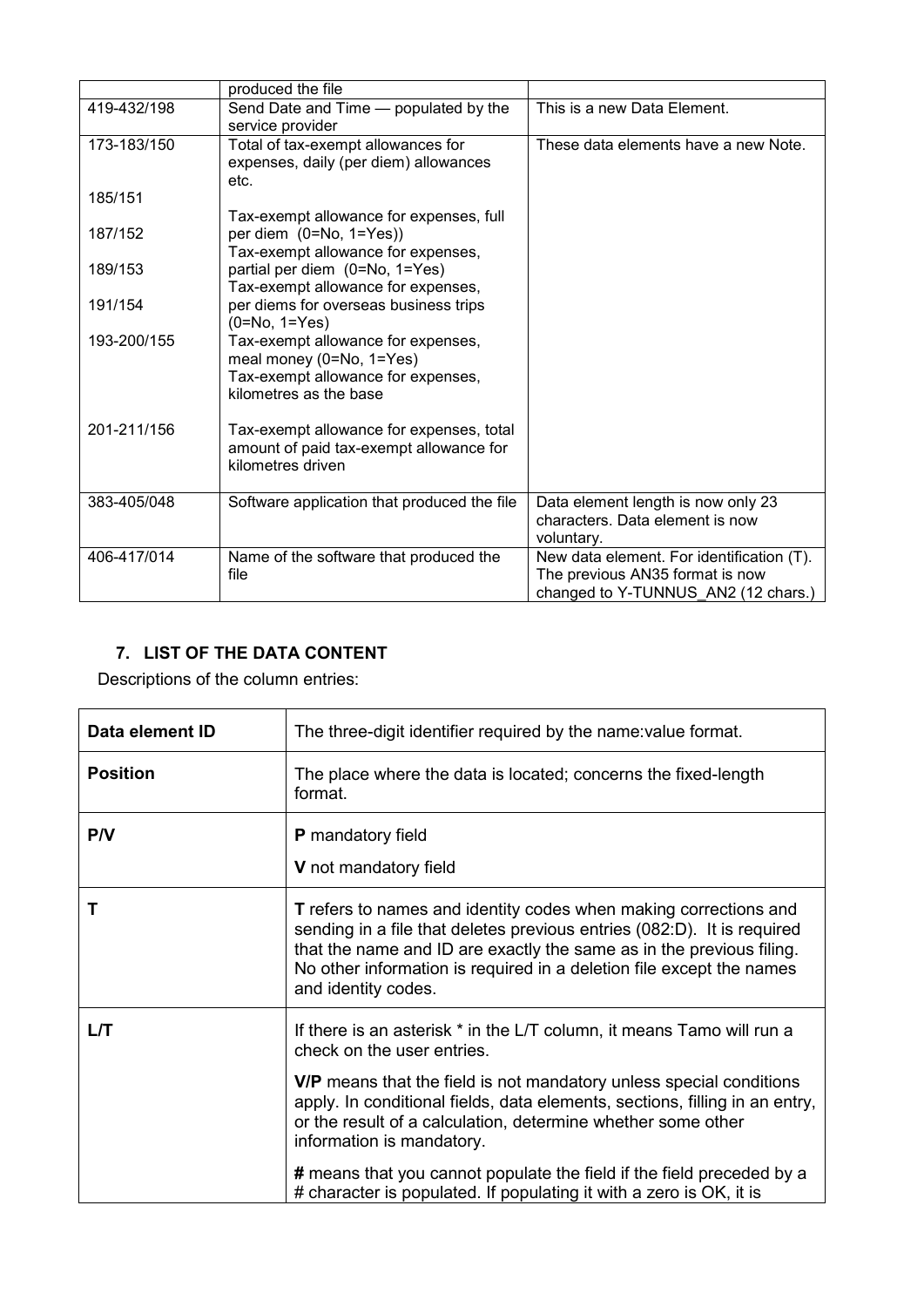|                           | mentioned in the Data Element Description text.                                                                                                      |
|---------------------------|------------------------------------------------------------------------------------------------------------------------------------------------------|
|                           | If there is an $L$ in the L/T column, it means that a formula determining<br>the value is in existence, but Tamo does not run an automated<br>check. |
|                           | If there is an <b>H</b> in the L/T column, it means that a Message is<br>displayed regarding the entry. However, this does not prevent<br>submittal. |
|                           | There may be several of the above comments made in the L/T<br>column if the entries are subject to calculations and automated<br>checks.             |
| <b>Permissible values</b> | This column contains the relevant permissible values, separated by<br>comma.                                                                         |

| Position  | Code Co | ndi<br>tio<br>nal | T            |        | L/T Description                                                                                                                                                  | Format                            | Permissible<br>values                                                                                                                |
|-----------|---------|-------------------|--------------|--------|------------------------------------------------------------------------------------------------------------------------------------------------------------------|-----------------------------------|--------------------------------------------------------------------------------------------------------------------------------------|
| $1-8$     | 000     | P                 | T            |        | File identifier                                                                                                                                                  | AN <sub>8</sub>                   | <b>VSPSERIE</b>                                                                                                                      |
| 10        | 082     | V                 |              |        | Deletion                                                                                                                                                         | A1                                | D                                                                                                                                    |
| $12 - 13$ | 084     | P                 | $\mathsf{T}$ | $\ast$ | Type of Payment                                                                                                                                                  | AN <sub>2</sub>                   | P, PY, P3, 1, 1Y,<br>2,5,6,61,H,H<br>1,H2,PU,H3,<br>H4, H5, H6, B,<br>G, G1, 2Y, 5Y, S<br>Α,<br>7K, 7L, 7M, 7N<br>,7Q,<br>PT, HT, YT |
| $15 - 18$ | 058     | P                 | T            |        | Year of payment<br>The year of payment is the calendar year during<br>which the payment was made - the year when<br>the income was earned is of no significance. | <b>VVVV</b>                       | 2016                                                                                                                                 |
| 20-32     | 010     | P                 | T            |        | Payor's ID                                                                                                                                                       | ALITP <sup>I</sup><br><b>HETU</b> |                                                                                                                                      |
| 36-46     | 083     | P                 | T            | $\ast$ | Beneficiary's personal identity code or business<br>ID                                                                                                           | YTUNNUS  <br><b>HETU</b>          |                                                                                                                                      |
| 48-49     | 112     | V                 | T            |        | Month of payment/cross-trade time                                                                                                                                | KK                                |                                                                                                                                      |
| 50-60     | 114     | $\vee$            |              |        | Amount of wages/remuneration not including<br>fringe benefits                                                                                                    | R8,2                              |                                                                                                                                      |
| 61-71     | 115     | $\sf V$           |              |        | <b>Taxes withheld</b>                                                                                                                                            | R8,2                              |                                                                                                                                      |
| 72-82     | 116     | V                 |              |        | Worker-paid pension insurance, unemployment R8,2<br>insurance contributions                                                                                      |                                   |                                                                                                                                      |
| 83-93     | 117     | $\sf V$           |              |        | Amounts to be deducted before taxes are<br>withheld                                                                                                              | R8,2                              |                                                                                                                                      |
| 94-104    | 120     | V                 |              |        | Company car benefit, taxable amount                                                                                                                              | R8,2                              |                                                                                                                                      |
| 105-115   | 121     | V                 |              |        | Company car benefit, amount collected by the<br>employer                                                                                                         | R8,2                              |                                                                                                                                      |
| 117-123   | 122     | $\vee$            |              |        | Company car benefit, number of kilometres as<br>recorded in the driver's log                                                                                     | $+N7$                             |                                                                                                                                      |
| 125       | 123     | $\vee$            |              |        | Company car benefit, age group                                                                                                                                   | AN1                               | A,B,C,U                                                                                                                              |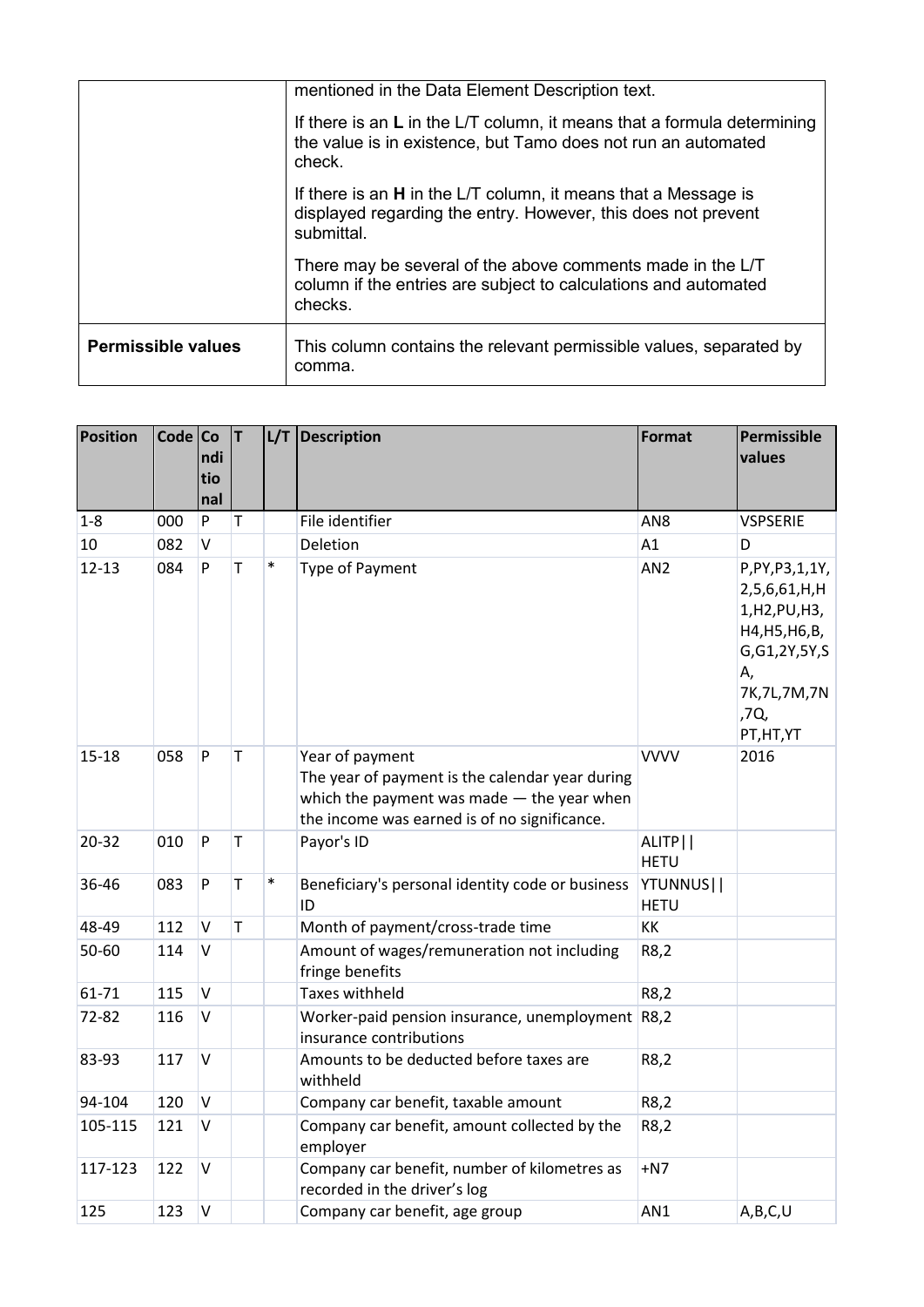|         |     |        |        | A (= Vehicles put on the road 2016, 2015, and<br>2014.<br>B (= Vehicles put on the road 2013, 2012, and<br>2011.<br>C (= Vehicles put on the road 2010 or prior to<br>2010.<br>U (= Company cars given in foreign countries.) |             |     |
|---------|-----|--------|--------|-------------------------------------------------------------------------------------------------------------------------------------------------------------------------------------------------------------------------------|-------------|-----|
| 127     | 124 | $\vee$ |        | Company car benefit; unlimited type<br>$(0=No, 1=Yes)$                                                                                                                                                                        | N1          | 0,1 |
| 129     | 125 | V      |        | Company car benefit, limited type<br>$(0=No, 1=Yes)$                                                                                                                                                                          | N1          | 0,1 |
| 130-140 | 130 | V      |        | Benefit in the form of lower interest on home<br>loans                                                                                                                                                                        | R8,2        |     |
| 141-151 | 140 | V      |        | OTHER FRINGE BENEFITS; TOTAL AMOUNT OF<br><b>OTHER TAXABLE BENEFITS</b>                                                                                                                                                       | R8,2        |     |
| 152-162 | 141 | V      |        | Other fringe benefits; amount collected by the<br>employer                                                                                                                                                                    | R8,2        |     |
| 164     | 142 | V      |        | Other fringe benefits, accommodation<br>$(0=No, 1=Yes)$                                                                                                                                                                       | N1          | 0,1 |
| 166     | 143 | V      |        | Other fringe benefits, telephone<br>$(0=No, 1=Yes)$                                                                                                                                                                           | N1          | 0,1 |
| 168     | 144 | V      |        | Other fringe benefits, meals<br>$(0=No, 1=Yes)$                                                                                                                                                                               | N1          | 0,1 |
| 170     | 145 | V      |        | Other fringe benefits, other benefit<br>$(0=No, 1=Yes)$                                                                                                                                                                       | N1          | 0,1 |
| 172     | 146 | V      |        | The amount collected for the meal benefit<br>equals the tax value<br>$(0=No, 1=Yes)$                                                                                                                                          | N1          | 0,1 |
| 173-183 | 150 | V      |        | Total of tax-exempt allowances for expenses,<br>daily (per diem) allowances etc.                                                                                                                                              | R8,2        |     |
| 185     | 151 | V      |        | Tax-exempt allowance for expenses, full per<br>diem<br>$(0=No, 1=Yes)$                                                                                                                                                        | N1          | 0,1 |
| 187     | 152 | V      |        | Tax-exempt allowance for expenses, partial per<br>diem<br>$(0=No, 1=Yes)$                                                                                                                                                     | N1          | 0,1 |
| 189     | 153 | $\vee$ |        | Tax-exempt allowance for expenses, per diems<br>for overseas business trips<br>$(0=No, 1=Yes)$                                                                                                                                | N1          | 0,1 |
| 191     | 154 | V      |        | Tax-exempt allowance for expenses, meal<br>money<br>$(0=No, 1=Yes)$                                                                                                                                                           | N1          | 0,1 |
| 193-200 | 155 | V      |        | Tax-exempt allowance for expenses, kilometres<br>as the base                                                                                                                                                                  | $+N8$       |     |
| 201-211 | 156 | V      |        | Tax-exempt allowance for expenses, total<br>amount of paid tax-exempt allowance for<br>kilometres driven                                                                                                                      | R8,2        |     |
| 212-222 | 157 | $\vee$ |        | Taxable allowance for special expenses                                                                                                                                                                                        | R8,2        |     |
| 229-239 | 160 | V      |        | Contribution paid to a person elected for a<br>position of trust                                                                                                                                                              | R8,2        |     |
| 240-250 | 149 | $\vee$ |        | Employer-subsidized commuter ticket,<br>exempted amount                                                                                                                                                                       | R8,2        |     |
| 252-253 | 105 | V      | $\ast$ | Country code in the case of 5, 5Y and 7Q types                                                                                                                                                                                | Tax Ctry ID |     |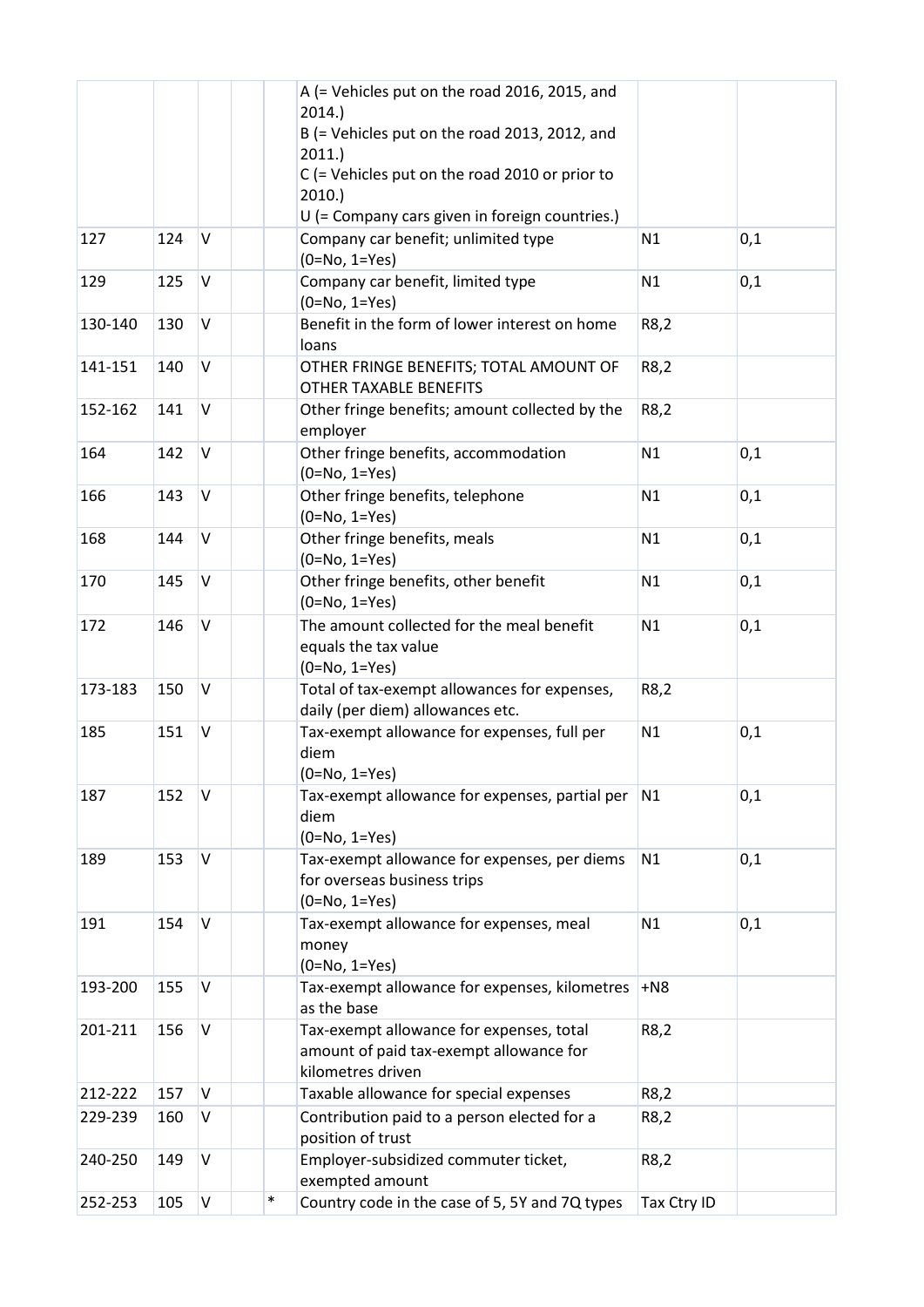|         |     |        |   | V/P           | of payment                                                                                                              |                                  |
|---------|-----|--------|---|---------------|-------------------------------------------------------------------------------------------------------------------------|----------------------------------|
| 254-277 |     |        |   |               | Reserve space                                                                                                           |                                  |
| 278-288 | 135 | $\vee$ |   |               | Employee stock options and stock grants                                                                                 | R8,2                             |
| 289-299 | 180 | $\vee$ |   |               | Employer-paid insurance premiums (for<br>collective additional pension insurance taken 6<br>may 2004 or later)          | R8,2                             |
| 300-310 | 181 | $\vee$ |   |               | Worker-paid insurance premiums (for collective R8,2<br>additional pension insurance taken 6 may 2004<br>or later)       |                                  |
| 311-321 | 182 | $\vee$ |   |               | Payments of individual retirement pension<br>plans                                                                      | R8,2                             |
| 322-332 | 136 | $\vee$ |   | $\ast$        | Payments of wages not included in the base of<br>health insurance contributions                                         | R8,2                             |
| 335-345 | 148 | $\vee$ |   |               | Employer-provided commuter ticket, the<br>taxable amount equated with wages, or the<br>amount collected from the worker | R8,2                             |
| 347-381 | 085 | V      | т | $\ast$<br>V/P | Beneficiary's name                                                                                                      | AN35                             |
| 383-405 | 048 | V      |   |               | Software application that produced the file                                                                             | AN35                             |
| 406-417 | 014 | P      |   |               | Name of the software that produced the file                                                                             | Y-TUNNUS AN2                     |
| 419-432 | 198 | $\vee$ |   |               | Send Date and Time - populated by the service<br>provider                                                               | <b>DDMMYYYY</b><br><b>HHMMSS</b> |
|         | 999 | P      |   |               | Final identifier                                                                                                        | N <sub>8</sub>                   |

## <span id="page-7-0"></span>**8. AUTOMATED CHECK PROCESSES**

| New/        | ID         | <b>Description of Calc. Rule / Check</b>                                                                                                                                                                                            |
|-------------|------------|-------------------------------------------------------------------------------------------------------------------------------------------------------------------------------------------------------------------------------------|
| Chan<br>ged |            |                                                                                                                                                                                                                                     |
|             | 105        | Country Code is mandatory if Type of Payment is 5, 5Y, or 7Q.                                                                                                                                                                       |
|             |            | Error message:                                                                                                                                                                                                                      |
|             |            | #445; Country Code is mandatory if Type of Payment is 5, 5Y, or 7Q.                                                                                                                                                                 |
|             | 136        | Data element 136 should not be populated unless Type of Payment is P,<br>PY, 1, 1Y, YT, P3, 2, 2Y, 5, 5Y, 6, 7M, 7N, PT, H, HT, H2, H3, H4, H5, H6<br>or $7Q$ .                                                                     |
|             |            | Error message:                                                                                                                                                                                                                      |
|             |            | Do not populate 136 unless Type of Payment is P, PY, 1, 1Y, YT, P3, 2, 2Y,<br>5, 5Y, 6, 7M, 7N, PT, H, HT, H2, H3, H4, H5, H6 or 7Q.                                                                                                |
|             | 136        | Data element 136 should not be populated in connection with the H, HT, H2,<br>H3, H4, H5, H6 and 7Q Types of Payment (084) unless the worker's age is<br>younger than 16 or older than 68 years.                                    |
|             |            | Error message:                                                                                                                                                                                                                      |
|             |            | #804;Do no populate 136 (pos. 323-332) when Type of Payment is H, HT,<br>H <sub>2</sub> , H <sub>3</sub> , H <sub>4</sub> , H <sub>5</sub> , H <sub>6</sub> or 7Q unless worker's age is younger than 16 or older<br>than 68 years. |
| U           | 083<br>085 | Beneficiary's name (085) is a mandatory field because you have entered a<br>dummy identity code in the Personal ID or Business ID (083) field.                                                                                      |
|             |            | Error message:<br>#1070; Beneficiary's name (085) is mandatory under the circumstances: the<br>personal ID or Business ID in (083) is a dummy identity code.                                                                        |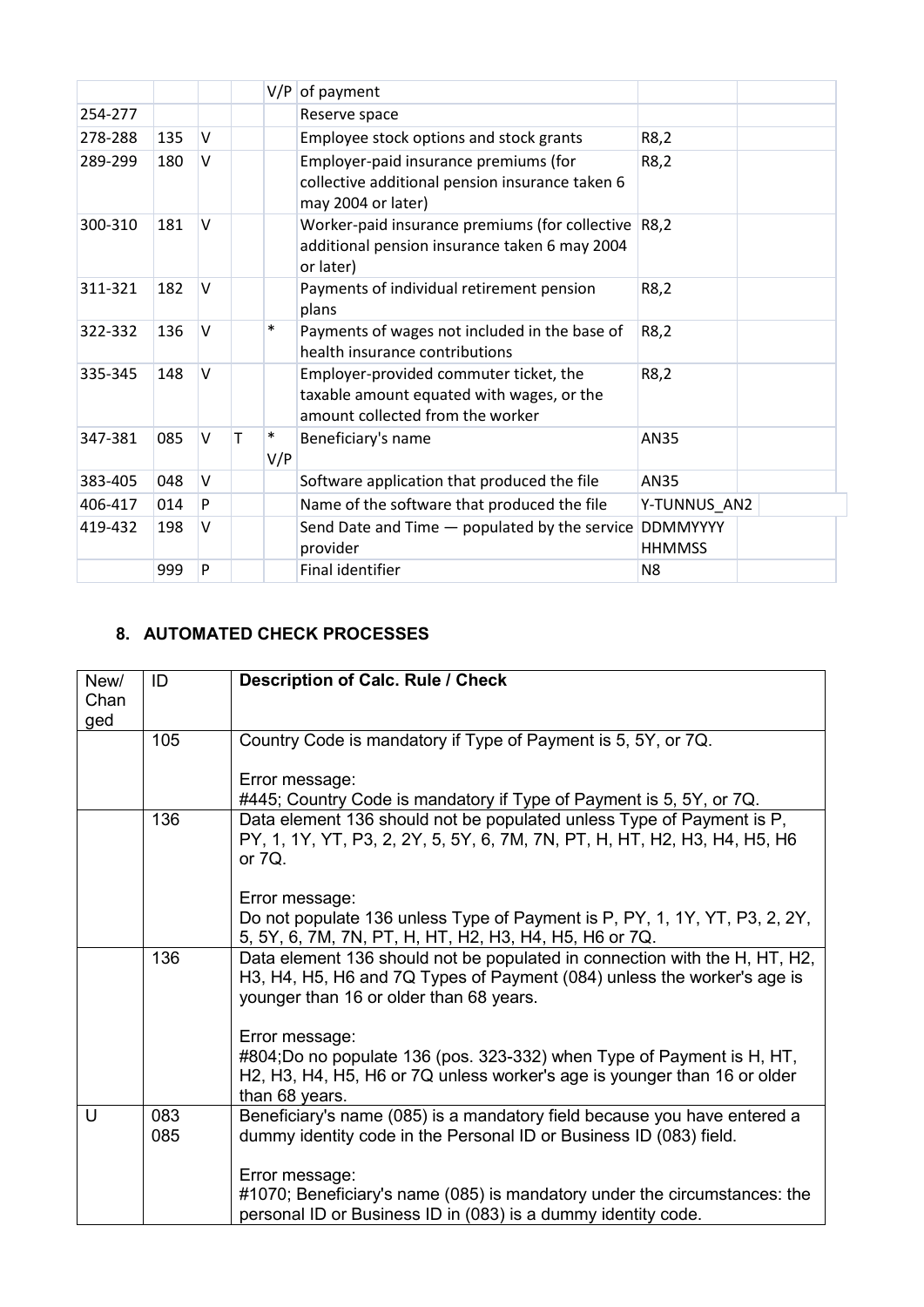# <span id="page-8-0"></span>**9. MESSAGES**

| New/ | Code                            | Description of the message                                                                                                                                                                                                                                                                                                                                                                                                                                                                                                                                                                                                                  |
|------|---------------------------------|---------------------------------------------------------------------------------------------------------------------------------------------------------------------------------------------------------------------------------------------------------------------------------------------------------------------------------------------------------------------------------------------------------------------------------------------------------------------------------------------------------------------------------------------------------------------------------------------------------------------------------------------|
| Chan |                                 |                                                                                                                                                                                                                                                                                                                                                                                                                                                                                                                                                                                                                                             |
| ged  |                                 |                                                                                                                                                                                                                                                                                                                                                                                                                                                                                                                                                                                                                                             |
| U    | 114<br>115                      | If you have entered a non-zero value in Tax withheld (115), you must also<br>populate Amount of wages/remuneration not including fringe benefits (114)<br>with a non-zero value.                                                                                                                                                                                                                                                                                                                                                                                                                                                            |
|      |                                 | #1071; If you have entered a non-zero value in Tax withheld (115), you<br>must also populate Amount of wages/remuneration not including fringe<br>benefits (114) with a non-zero value.                                                                                                                                                                                                                                                                                                                                                                                                                                                     |
| U    | 114<br>115                      | Tax withheld (115) cannot be greater than Amount of wages/remuneration<br>not including fringe benefits (114).                                                                                                                                                                                                                                                                                                                                                                                                                                                                                                                              |
|      |                                 | #1093; Tax withheld (115) cannot be greater than Amount of<br>wages/remuneration not including fringe benefits (114).                                                                                                                                                                                                                                                                                                                                                                                                                                                                                                                       |
| U    | 084<br>114<br>115               | If Type of Payment (084) is 5 or 5Y, Tax withheld (115) cannot be greater<br>than 3.5% in proportion to Amount of wages/remuneration not including<br>fringe benefits (114).                                                                                                                                                                                                                                                                                                                                                                                                                                                                |
|      |                                 | #1073; If Type of Payment (084) is 5 or 5Y, Tax withheld (115) cannot be<br>greater than 3.5% in proportion to Amount of wages/remuneration not<br>including fringe benefits (114).                                                                                                                                                                                                                                                                                                                                                                                                                                                         |
| M    | 083<br>084<br>114<br>115<br>112 | If you entered a Business ID in the Beneficiary's personal identity code or<br>Business ID (083) field (excluding any natural persons who have a<br>Business ID), and Type of Payment (084) is G, G1 or H, Tax withheld (115)<br>and Amount of wages/remuneration not including fringe benefits (114) is<br>populated, you must also populate Month of payment/cross-trade time<br>(112).                                                                                                                                                                                                                                                   |
|      |                                 | #1074; Compensation paid to a natural person (having a Business ID) must<br>be reported for the entire year, whereas compensation paid to other<br>beneficiaries with a Business ID (general, limited partnerships, limited-<br>liability companies, cooperatives etc.) must be specified month-for-month.<br>If you entered a Business ID in the Beneficiary's personal identity code or<br>Business (083) field, and Type of Payment (084) is G, G1 or H, Tax withheld<br>(115) and Amount of wages/remuneration not including fringe benefits<br>(114) is populated, you must also populate Month of payment/cross-<br>trade time (112). |
| U    | 084<br>112                      | If Type of Payment (084) is 2 or 2Y, you must populate Month of<br>payment/cross-trade time (112).                                                                                                                                                                                                                                                                                                                                                                                                                                                                                                                                          |
|      |                                 | #1075; If Type of Payment (084) is 2 or 2Y, you must populate Month of<br>payment/cross-trade time (112).                                                                                                                                                                                                                                                                                                                                                                                                                                                                                                                                   |
| U    | 114                             | The sum total of the values entered in Tax withheld (115) and in Amounts to                                                                                                                                                                                                                                                                                                                                                                                                                                                                                                                                                                 |
|      | 115<br>117                      | be deducted before taxes are withheld (117) cannot be greater than Amount<br>of wages/remuneration not including fringe benefits (114).                                                                                                                                                                                                                                                                                                                                                                                                                                                                                                     |
|      |                                 | #1076; The sum total of the values entered in Tax withheld (115) and in<br>Amounts to be deducted before taxes are withheld (117) cannot be greater<br>than Amount of wages/remuneration not including fringe benefits (114).                                                                                                                                                                                                                                                                                                                                                                                                               |
| U    | 084                             | If Type of Payment (084) is other than 5, 5Y or 61, Worker-paid pension                                                                                                                                                                                                                                                                                                                                                                                                                                                                                                                                                                     |
|      | 447                             | insurance and unemployment insurance contribution (116) cannot be                                                                                                                                                                                                                                                                                                                                                                                                                                                                                                                                                                           |
|      | 116                             | greater than 13% in proportion to the sum of Amount of wages/remuneration                                                                                                                                                                                                                                                                                                                                                                                                                                                                                                                                                                   |
|      | 130<br>135                      | not including fringe benefits (114), Company car benefit, taxable (120),<br>Benefit in the form of lower interest rate (130), Employee stock options and                                                                                                                                                                                                                                                                                                                                                                                                                                                                                    |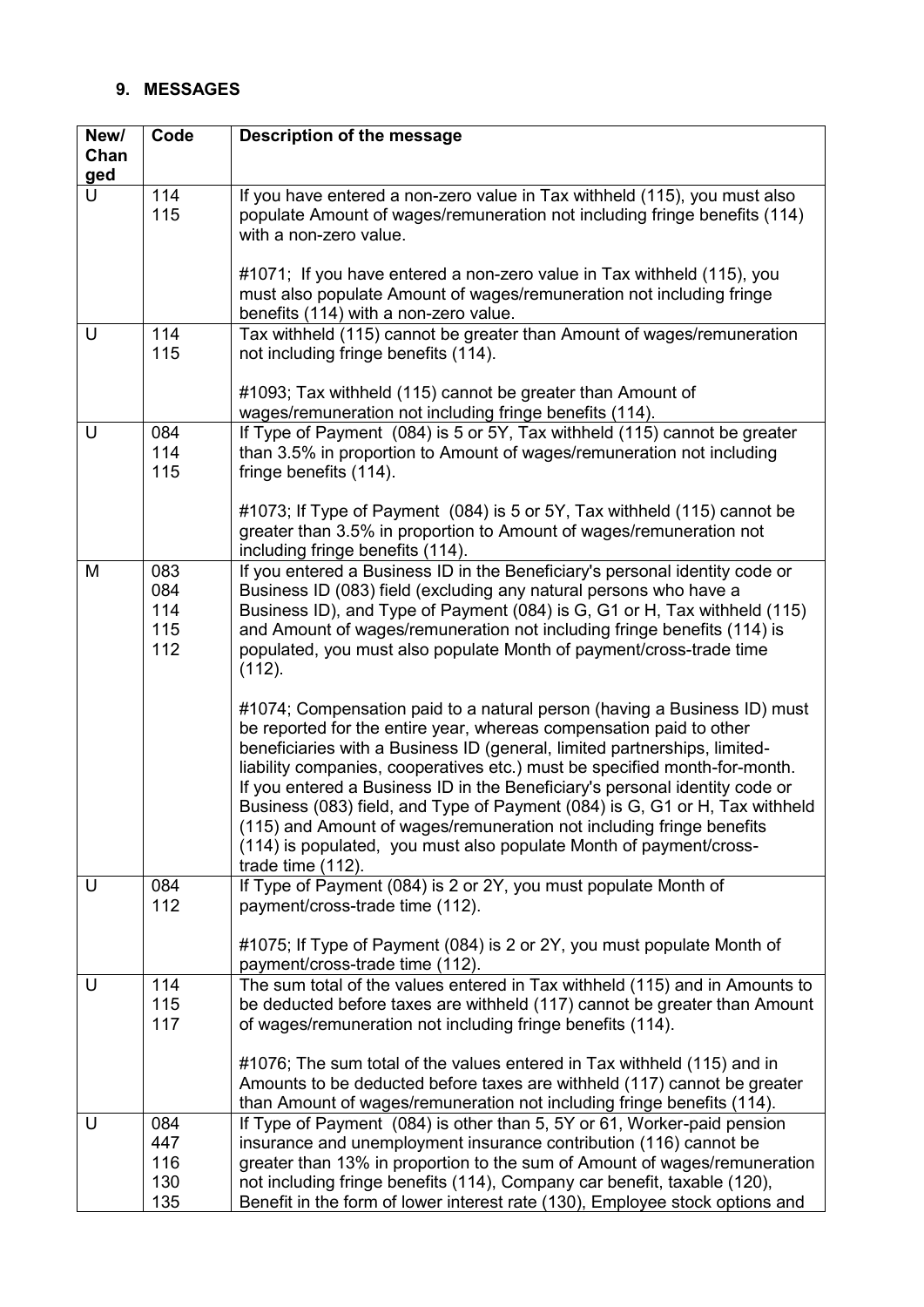|   | 140                                           | stock grants (135) and Other taxable fringe benefits (140).                                                                                                                                                                                                                                                                                                                                                                                 |
|---|-----------------------------------------------|---------------------------------------------------------------------------------------------------------------------------------------------------------------------------------------------------------------------------------------------------------------------------------------------------------------------------------------------------------------------------------------------------------------------------------------------|
|   |                                               | #1077; If Type of Payment (084) is other than 5, 5Y or 61, Worker-paid<br>pension insurance and unemployment insurance contribution (116) cannot<br>be greater than 13% in proportion to the sum of Amount of<br>wages/remuneration not including fringe benefits (114), Company car<br>benefit, taxable (120), Benefit in the form of lower interest rate (130),<br>Employee stock options and stock grants (135) and Other taxable fringe |
|   |                                               | benefits (140).                                                                                                                                                                                                                                                                                                                                                                                                                             |
| M | 084<br>135                                    | A value that is not blank in Employee stock options and stock grants (135) is<br>permitted only for Types of Payment (084) P, 1, 2, 7N, 7M, 7L, 7K and 7Q.                                                                                                                                                                                                                                                                                  |
|   |                                               | #1078; A value that is not blank in Employee stock options and stock grants<br>(135) is permitted only for Types of Payment (084) P, 1, 2, 7N, 7M, 7L, 7K<br>and 7Q.                                                                                                                                                                                                                                                                        |
| U | 084<br>114<br>130<br>136<br>140               | If Type of Payment (084) is P, 1, P3, 2, 6, 5, 5Y, 7M, 7N, PY, 1Y, 2Y, YT or<br>PT, the value of Payments of wages not included in the base of health<br>insurance contributions (136) cannot be greater than the sum of Amount of<br>wages/remuneration not including fringe benefits (114), Company car<br>benefit, taxable (120) and Other taxable fringe benefits (140).                                                                |
|   |                                               | #1079; If Type of Payment (084) is P, 1, P3, 2, 6, 5, 5Y, 7M, 7N, PY, 1Y, 2Y,<br>YT or PT, the value of Payments of wages not included in the base of health<br>insurance contributions (136) cannot be greater than the sum of Amount of<br>wages/remuneration not including fringe benefits (114), Company car<br>benefit, taxable (120) and Other taxable fringe benefits (140).                                                         |
| U | 084<br>150<br>151<br>152<br>153               | If Type of Payment (084) is not one of the following: P, 1, PT, P3, PY, YT,<br>1Y, 5, 5Y, 6, 61, H2, H3, H5, 7K, 7L, 7M, 7N, 7Q, you cannot populate the<br>150, 151, 152, 153, 154, 155, 156 fields/data elements.                                                                                                                                                                                                                         |
|   | 154<br>155<br>156                             | #1080; If Type of Payment (084) is not one of the following: P, 1, PT, P3,<br>PY, YT, 1Y, 5, 5Y, 6, 61, H2, H3, H5, 7K, 7L, 7M, 7N, 7Q, do not populate<br>the 150, 151, 152, 153, 154, 155, 156 data elements.                                                                                                                                                                                                                             |
| U | 084<br>085<br>014<br>112<br>150<br>151<br>152 | If the only populated data elements are (besides mandatory entries and filer<br>identification) 150, 151, 152, 153, 154, 155, and 156:                                                                                                                                                                                                                                                                                                      |
|   | 153<br>154<br>155                             | #1120; Are you sure you only want to report tax-exempt expense<br>reimbursement?<br>If that is your only payment (positions 150 to 156),                                                                                                                                                                                                                                                                                                    |
|   | 156                                           | use the VSPSKUST information flow instead.                                                                                                                                                                                                                                                                                                                                                                                                  |

## <span id="page-9-0"></span>**10. DESCRIPTIONS OF THE TYPES OF PAYMENT**

- P Wages from principal employment
- PY Wages paid to a self-employed individual
- PT Dividends based on a shareholder's work effort (taxable as wages)
- YT Dividends based on a shareholder's, insured under the YEL/MYEL pension laws, work effort (taxable as wages)
- P3 Wages paid to a municipal daycare provider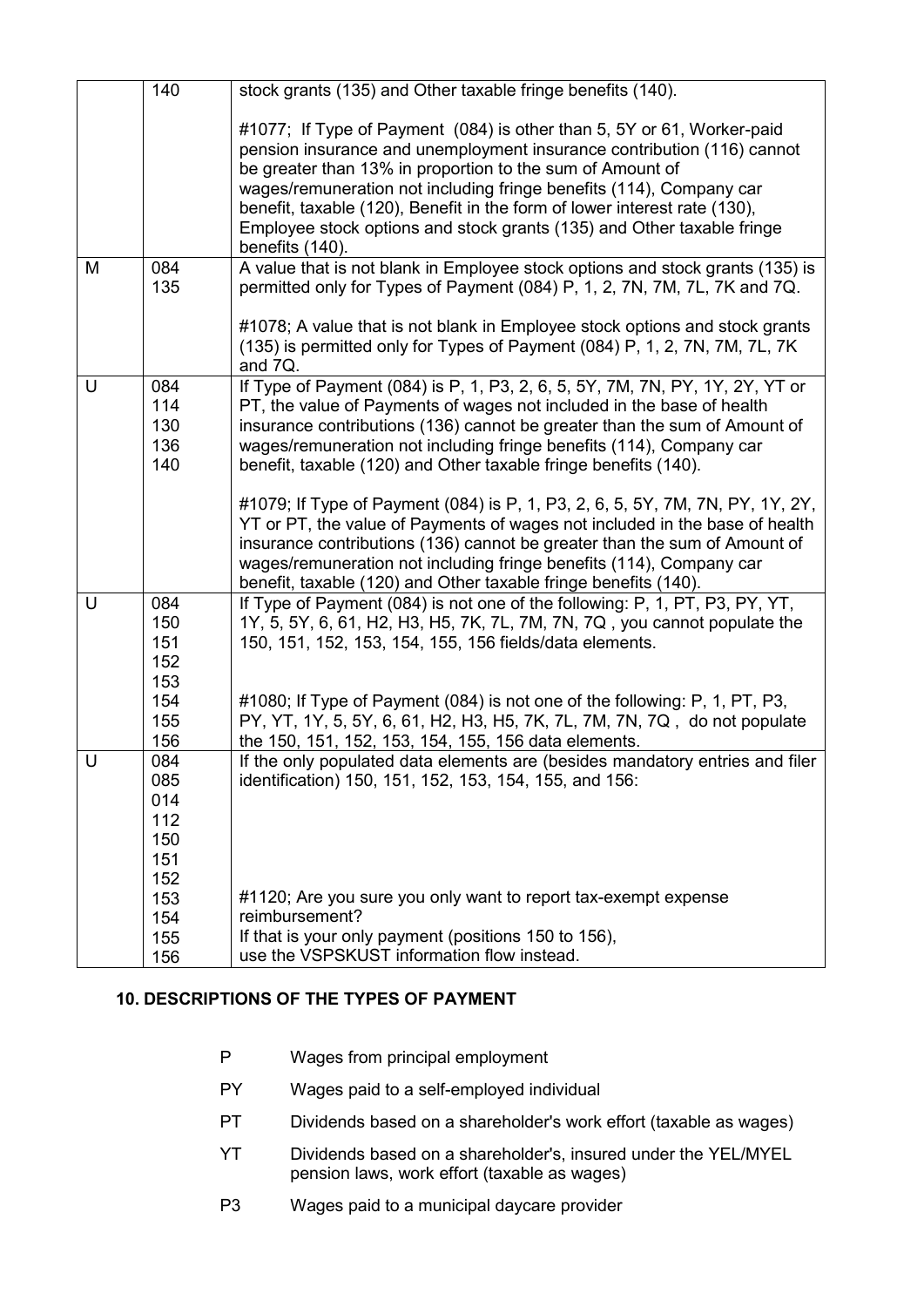- PU Wages, sourced from a special fund, paid to an athlete/sportsman
- 1 Wages from sideline employment
- 1Y Wages from sideline employment, paid to a self-employed individual
- SA Supplementary daily allowance sourced from a health insurance fund
- 2 Seafarer's income
- 2Y Seafarer's income paid to a self-employed individual

5 Wages (as the basis for insurance premium computation), subject to the six-month rule

5Y Wages subject to the six-month rule if paid to a self-employed individual

6 Wages paid as a substitute payor including paid amounts of 'pay security' (§ 9.2 Prepayment Act)

61 Wages paid as a substitute payor under the six-month rule

H Nonwage compensation for work (= trade income)

- HT Dividends based on a shareholder's work effort (taxable as trade income)
- H1 Fund units in an employee mutual fund
- H2 Athlete's or sportsman's fees
- H3 Household employee's fees and expenses
- H4 Other taxable earned income
- H5 Reimbursement paid by a nonprofit organisation
- H6 Reimbursement for costs, paid to a conciliator
- B Pension paid by employer
- G Compensation for use (royalties); taxable as earned income

G1 Payments taxable as capital income (such as royalties i.e. compensation for use, interest accrued on a wage claim etc.)

- 7K Wages paid by an employer to a worker not covered by Finnish social insurance
- 7L Wages paid by a foreign employer to a worker not covered by Finnish social insurance
- 7M Wages paid by a foreign employer to a worker under Finnish social insurance
- 7N Wages paid by a foreign employer having the responsibility to pay and discharge the worker's taxes (employment contract Net-of-tax)
- 7Q Wages paid by a foreign employer to a worker who stayed max. 183 days in Finland during the tax-treaty-defined period

## <span id="page-10-0"></span>**11. LIST OF COUNTRY CODES**

For the tax treaties that Finland has signed with other countries, see www. tax.fi.